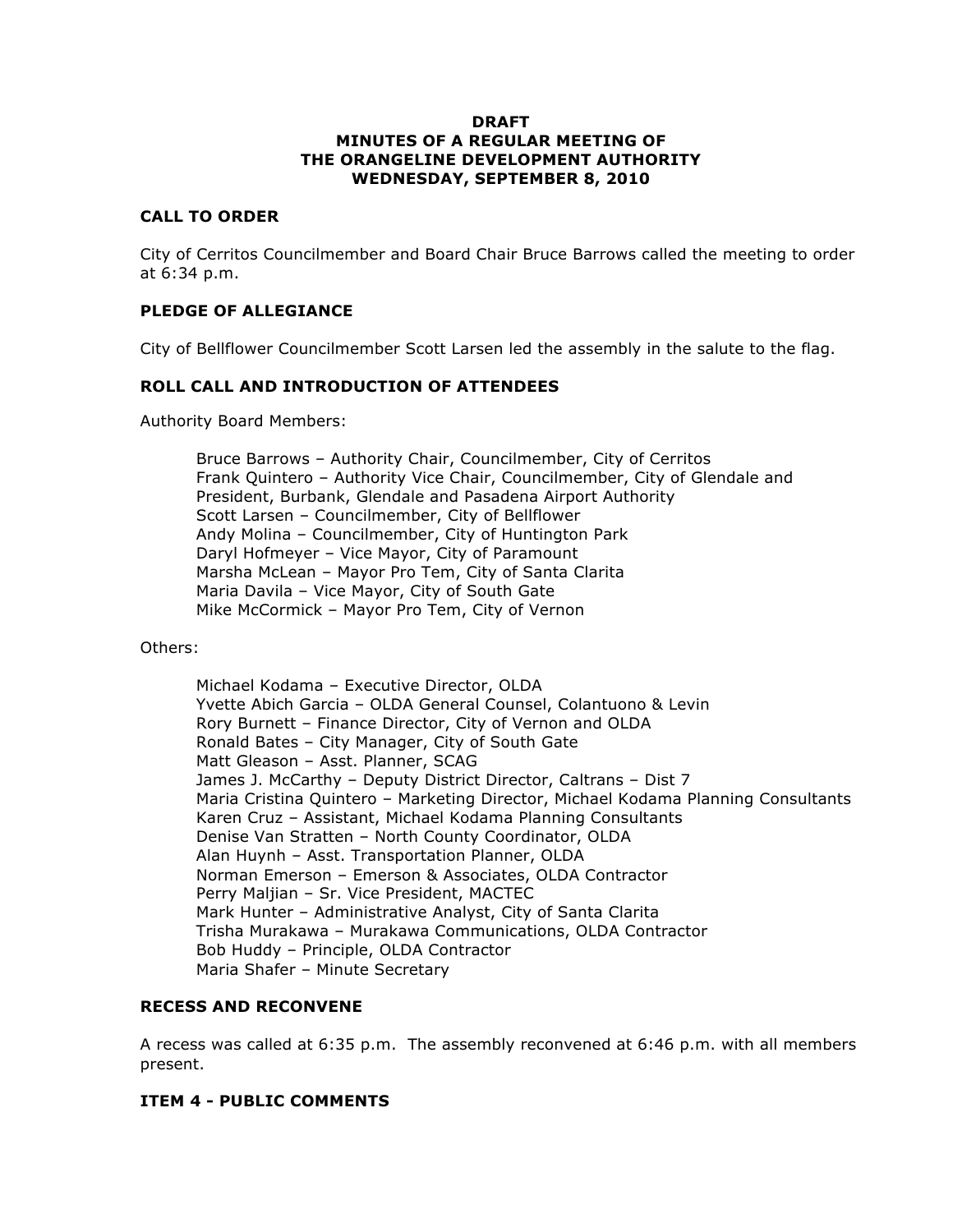City of Cerritos Councilmember and Board Chair Bruce Barrows opened public comments for those in the audience who wished to address the Authority on other than agenda items. There was no response and the public comments portion of the meeting was closed.

# **ITEM 5 - APPROVAL OF MEETING MINUTES OF AUGUST 11, 2010 MEETING**

**MOTION:** City of Vernon Mayor Pro Tem Mike McCormick moved to approve the Minutes from the meeting of August 11, 2010, as submitted. City of Huntington Park Councilmember Andy Molina seconded the motion, which carried unanimously.

### **ITEM 6 – APPROVAL OF WARRANT REGISTER AND TREASURER'S REPORT FOR AUGUST 12, 2010 THROUGH SEPTEMBER 8, 2010**

Finance Director, City of Vernon and OLDA Rory Burnett presented details of the Warrant Register and Treasurer's Report for August 12, 2010 through September 8, 2010.

**MOTION:** City of Bellflower Councilmember Scott Larsen moved to approve the Warrant Register and Treasurer's Report for August 12, 2010 through September 8, 2010. City of Paramount Vice Mayor Daryl Hofmeyer seconded the motion, which carried unanimously.

### **ITEM 7 – RECOMMENDED CHANGES TO ORANGELINE DEVELOPMENT AUTHORITY BYLAWS**

The Chair read title to the aforementioned item and called for a report from staff.

Director Michael Kodama introduced the item and deferred to General Counsel Abich Garcia for a report.

General Counsel Abich Garcia presented details of the report highlighting changes to the OLDA Bylaws in order to make it consistent with changes under the amended Joint Powers Agreement (JPA) now in effect. She listed the recommended changes adding clarifying language.

Ensuing discussion pertained to setting a stipend amount and possible restrictions to increase these in accordance with cost of living increases. There was concern over openended language and processes if stipend is changed. Ms. Abich Garcia suggested adding the language "as set by Board resolution", noting the stipend would be per Board meeting.

Discussion followed regarding re-inserting the amount. It was suggested adding "set by resolution, but not to exceed cost of living increase". Discussion continued regarding state laws and using "cost of living increases per appropriate areas", standards set for Southern California and the importance of including language restricting increases to cost of living.

**CONSENSUS:** Members of the Board concurred to direct General Counsel Abich Garcia to draft language to limit stipend increases to "cost of living".

Ms. Abich Garcia continued reviewing changes to the Bylaws for consistency with the current JPA.

Discussion followed regarding concerns with having the Auditor and Treasurer as the same person, adding the two positions must be occupied by two separate individuals. Ms. Abich Garcia will need to review the issue of adding "internal" auditor and clarifying that the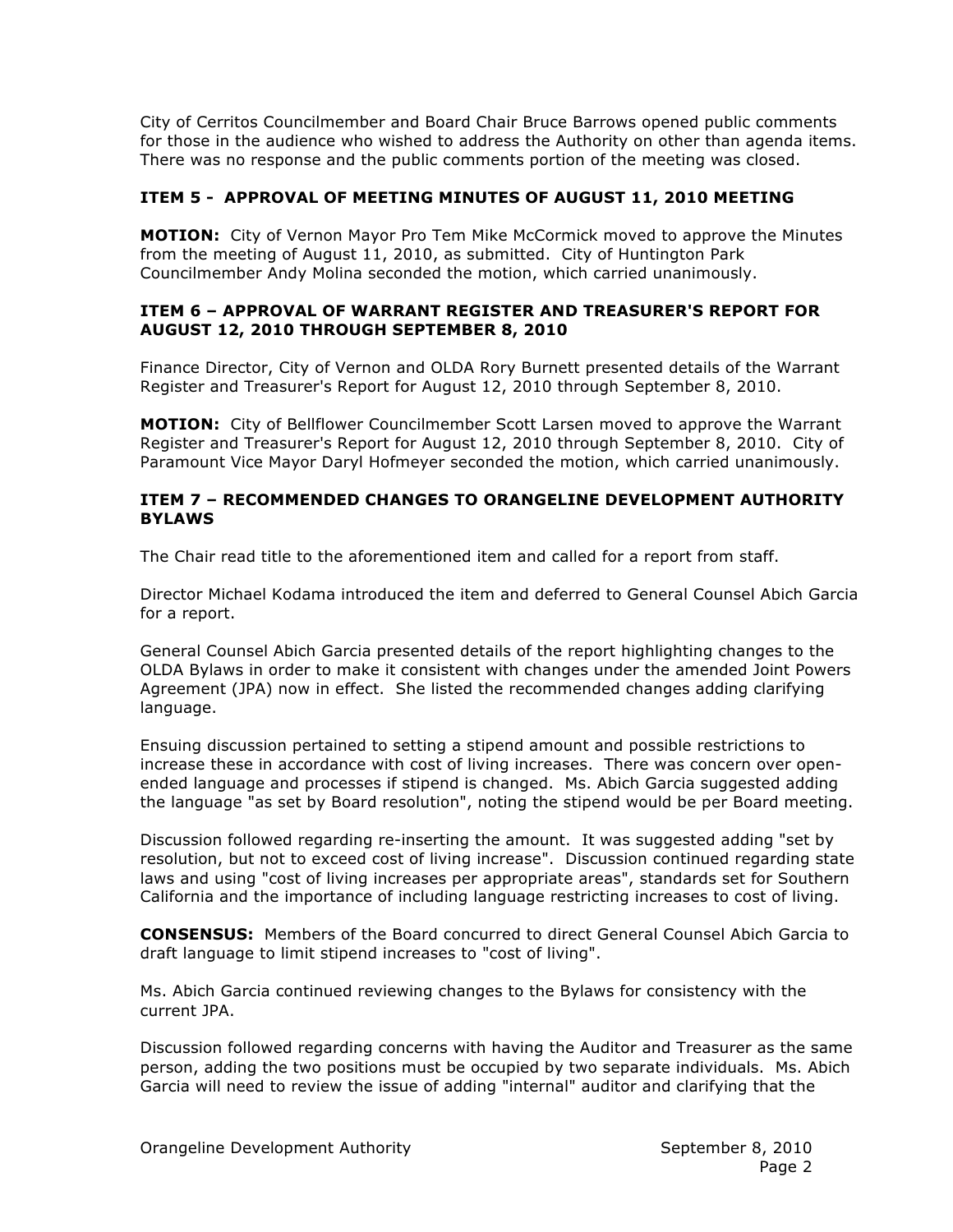internal auditor does not refer to an independent auditor. Ms. Abich Garcia will return to the Board with a fuller definition for its consideration.

**CONSENSUS:** Members of the Board concurred to direct Counsel to add "internal auditor" to the changes.

Discussion followed regarding checking code sections and giving the internal auditor the responsibility of hiring an external auditor. Ms. Abich Garcia will check on the issue and return to the Board.

Ensuing discussion pertained to members of the audit committee and the possibility of timing independent auditing with COG's for external auditing services.

Director Kodama will work with General Counsel Abich Garcia on the issue regarding setting auditing procedures and inserting language into the Bylaws relative to an audit committee.

Ms. Abich Garcia continued highlighting changes. Regarding the issue of calculating dues, she noted a second amendment to the JPA refers to dues and there is an existing resolution to calculate them. The issue of allowing membership of other agencies will be presented to the Board in the near future.

The Chair provided brief background on the development of a formula to determine dues.

Brief discussion followed regarding keeping control of the organization upon the addition of members.

General Counsel Abich Garcia will bring the item back to the Board at its next regular meeting.

**MOTION:** City of South Gate Vice Mayor Maria Davila moved to accept staff recommendations. City of Vernon Mayor Pro Tem Mike McCormick seconded the motion, which carried unanimously.

### **ITEM 8 – RE-ASSIGNMENT OF THE OVERSITE, MANAGEMENT AND ADMINISTRATION OF THE FEDERAL EARMARK FUNDING**

The Chair read title to the aforementioned item and noted concerns regarding possible conflicts of interest. He called on staff for a report.

General Counsel Abich Garcia reported one issue that came up was the pre-qualification list where more than one form of potential conflicts of interest was discovered with Michael Kodama and his firm. Ms. Abich Garcia was consulted in order to provide a legal opinion and ensure that no conflicts exist.

Ms. Abich Garcia noted that no conflicts of interest exist. However, as far as the scope of work under Federal funding is concerned, she suggested that it be handled by someone other than Mr. Kodama. She recommended the transfer of assignment of overseeing funds and how these are spent to Transportation Deputy Karen Heit to protect Mr. Kodama and OLD from future issues. She presented options available for the Board to consider.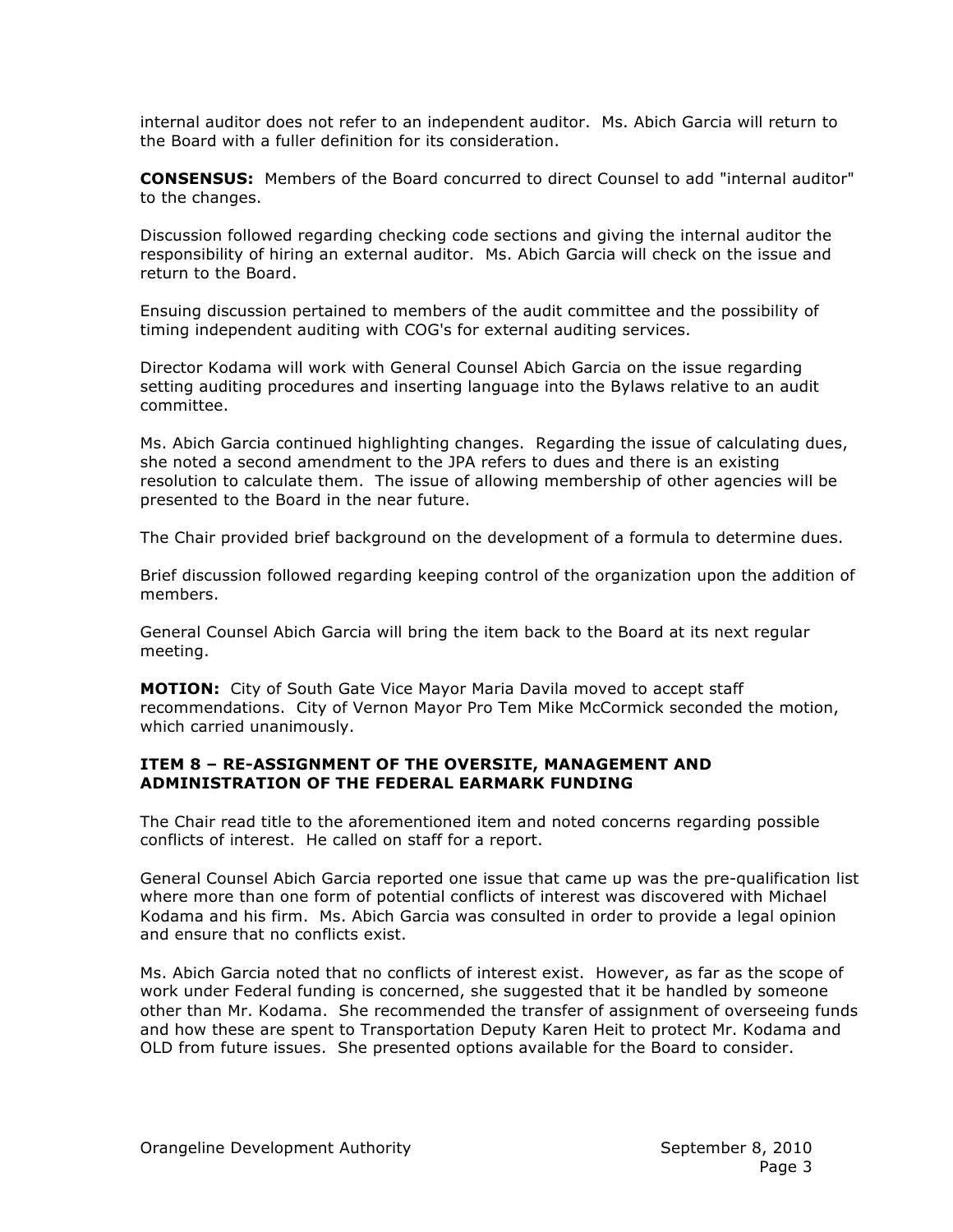The Chair reported the City Manager Steering Committee would like to have more than one individual (i.e., representatives of the City Manager Steering Committee).

City of South Gate City Manager Ron Bates suggested review by City Managers and/or other staff members with appropriate expertise.

Ms. Abich Garcia explained if there is a desire to expand responsible members it would be up to the Board. Language was suggested to reflect "Karen Heit and/or successors". Ms. Abich Garcia will work to clarify the language.

Discussion followed regarding the need to reconsider current policy to allow someone in addition to Mr. Kodama to execute contracts (i.e. a sub-committee).

Ms. Abich Garcia presented the options available to the Board as listed in the Agenda Report dated September 8, 2010, for this item.

The following modifications were made to option 1.

1. Assign the oversight, management and administration, including selection of consulting firms, associated with the Federal Earmark Funding to Karen Heit **the Transportation Deputy** and **one or more** a representative**s** of the City Manager Steering Committee, **and other personnel as assigned by the Board of Directors,** with updates and approval of contracts submitted to the Board. This may require an amendment to Ms. Heit's Professional Service Agreement, which will be brought back at the next meeting.

**MOTION:** City of Bellflower Councilmember Scott Larsen moved to approve the changes in option 1, above and also approve the use of option 2 if it is so dictated. City of Santa Clarita Mayor Pro Tem Marsha McLean seconded the motion, which carried unanimously.

# **ITEM 9 – RECEIVE AND FILE: METRO CALL FOR PROJECTS**

The Chair read title to the aforementioned item and called for a report from staff.

Director Michael Kodama provided a summary of the item to the Board noting the Call for Projects funding is only available for capital projects and since most of current OLDA activities are for planning, OLDA is not eligible. However, complementary projects such as the Bellflower bike path are eligible.

**MOTION:** City of Vernon Mayor Pro Tem Mike McCormick moved to receive and file the report. City of South Gate Vice Mayor Maria Davila seconded the motion, which carried unanimously.

### **ITEM 10 – RECEIVE AND FILE: SOUTH GATE AND OLDA AWARDED CALTRANS ENVIRONMENTAL JUSTICE GRANT**

The Chair read title to the aforementioned item and called for a report from staff.

Mr. Kodama introduced the item and called on Deputy District Director, Caltrans – Dist 7, Jim McCarthy for a report.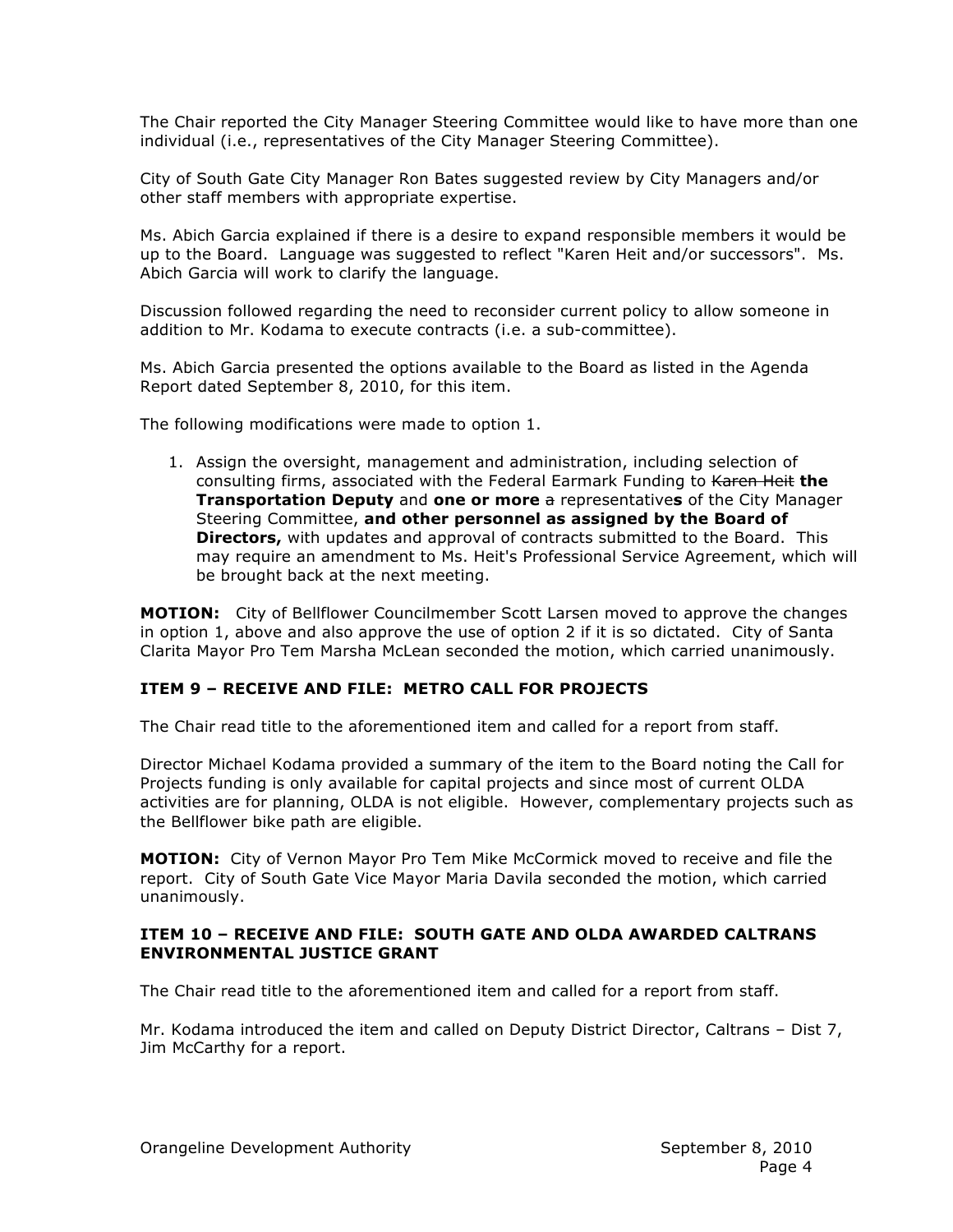Mr. McCarthy reported Caltrans has awarded \$213,840 to the City of South Gate and OLDA with funds available contingent on the passing of the State budget.

Ensuing discussion pertained to the timeframe for receiving and spending the money, ensuring that OLDA is incorporated into the process and purpose of the award.

Mr. Kodama presented background on application for grants and reported the purpose centers around community planning for disadvantaged cities. He added he is looking at different funding opportunities throughout the corridor and noted funds will be split to work with the community around station areas for South Gate and Huntington Park.

Discussion followed regarding the scope of work involved with the grant money. It was noted that OLDA is a sub-recipient and that OLDA and consultants will bring in community members in the planning process.

Mr. Kodama thanked Member Cities and staff members for their help with this issue.

**MOTION:** City of Bellflower Councilmember Scott Larsen moved to receive and file the report. City of Vernon Mayor Pro Tem Mike McCormick seconded the motion, which carried unanimously.

# **ITEM 11 – RECOMMENDATIONS REGARDING UPGRADE OF OLDA WEBSITE**

The Chair read title to the aforementioned item and called for a report from staff.

Mr. Kodama reported North County Coordinator Denise Van Stratten has been working to upgrade the OLDA website.

Ms. Van Stratten reported meeting with the consultant used to upgrade the website. She added that Spoonfactory does not have the capacity or ability to re-vamp the site. She asked the Board to review the SOQ list to select another consultant for website design, hosting and maintenance for a competitive bid. She requested input from the Board.

**MOTION:** City of Huntington Park Councilmember Andy Molina moved to approve staff recommendations. City of Bellflower Councilmember Scott Larsen seconded the motion, which carried unanimously.

#### **ITEM 12 – RECEIVE AND FILE: UPDATE REGARDING OLDA NAME CHANGE SUB-COMMITTEE**

The Chair read title to the aforementioned item and called for a report from staff.

Mr. Kodama reported on the first meeting of the name change sub-committee noted consultant Trisha Murakawa has been engaged to help with the project.

City of South Gate Vice Mayor Maria Davila reported the meeting went well and that many ideas were brought forth in addition to performing outreach to the community by involving them in the name change. The plan is to reach out to schools and offer \$500 scholarships to the top three recommendations.

City of Santa Clarita Mayor Pro Tem Marsha McLean suggested adding California Arts School in Santa Clarita to the list of schools to contact.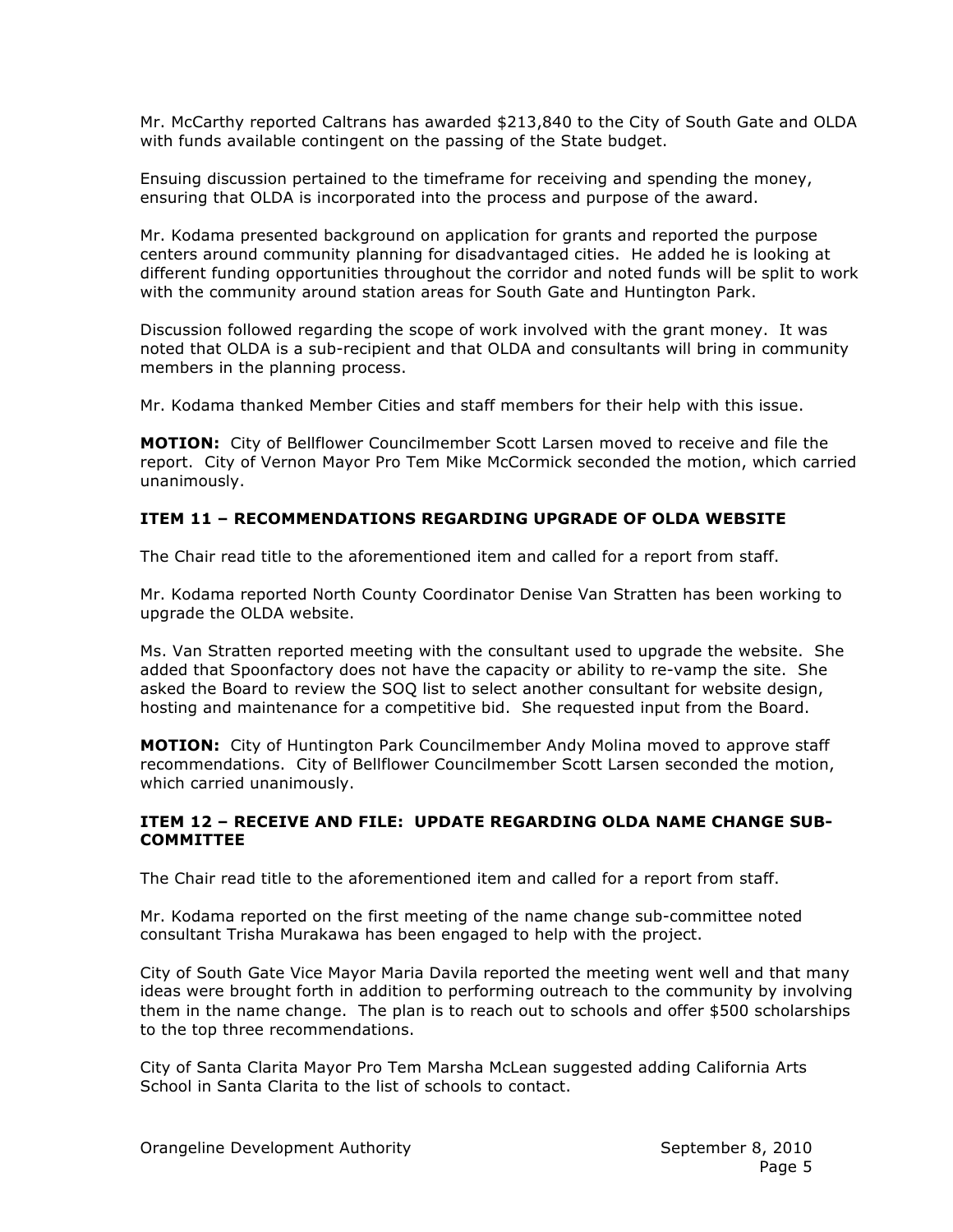Ensuing discussion pertained to planning to convey OLDA's concept and vision and the generation of an information packet for representatives to use when speaking to the public.

Brief discussion followed regarding getting commitments for funding the scholarships and securing sponsors.

**MOTION:** City of Bellflower Councilmember Scott Larsen moved to receive and file the report. City of South Gate Vice Mayor Maria Davila seconded the motion, which carried uanimously.

### **ITEM 13 – RECEIVE AND FILE: SOUTHERN CALIFORNIA ASSOCIATION OF GOVERNMENTS REQUEST FOR POTENTIAL COMPASS PROJECTS**

The Chair read title to the aforementioned item and called for a report from staff.

Mr. Kodama presented background and deferred to OLDA Contractor Bob Huddy for a report.

Mr. Huddy reported on another opportunity for a grant from SCAG. The grant would be used to identify opportunities for potential trans-oriented development, adaptive reuse of industrial areas, in-fill development, mixed use, and housing opportunities which could be integrated into station/station area designs for proposed transit, regional rail, and/or high speed transit options in the OLDA corridor and range between \$275,000 and \$300,000. Staff is putting together applications that will be presented at the next Board meeting. He stressed the need to identify projects; economic, environmental and positive social interaction with the community to generate more attention to the project.

Discussion followed regarding criteria, innovative re-use, adaptive re-use and green space preservation as well as opportunities for additional funding. Discussion continued regarding the possibility of integrating the process with spaces under the system and OLDA linking communities and cities together.

Staff will contact City staff and Managers to bring a set of proposals for consideration by the Board at the next meeting.

**MOTION:** City of Bellflower Councilmember Scott Larsen moved to receive and file the report. City of Paramount Vice Mayor Daryl Hofmeyer seconded the motion, which carried unanimously.

#### **ITEM 14 – RECEIVE AND FILE: UPDATE REGARDING FUNDING AND PROGRAMMING OF TRANSPORTATION/LAND USE AND BOB HOPE AIRPORT FEDERAL PROJECTS**

The Chair read title to the aforementioned item and called for a report from staff.

Mr. Kodama presented an update of the item noting with the help of Jim McCarthy and Jon Grace, OLDA is officially involved in the 2008 Transportation Improvement Program (TIP). This allows the process to move quickly and Mr. Kodama added the project is moving right along.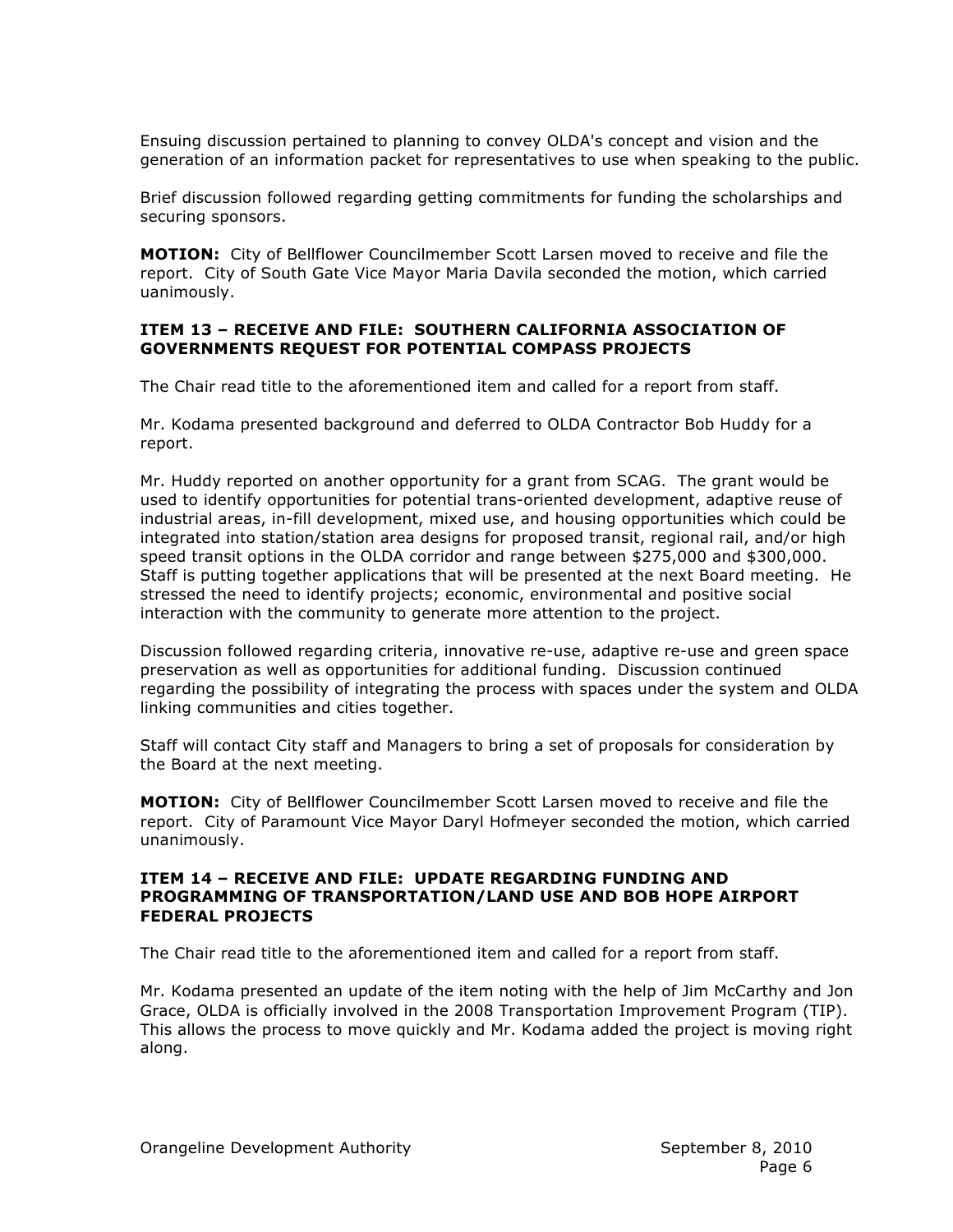**MOTION:** City of Vernon Mayor Pro Tem Mike McCormick moved to receive and file the report. City of Huntington Park Councilmember Andy Molina seconded the motion, which carried unanimously.

### **ITEM 15 – RECEIVE AND FILE: CALIFORNIA HIGH SPEED RAIL (CHSRA) PROPOSED STATION AREA PLANNING POLICY AND PROCESS**

The Chair read title to the aforementioned item and called for a report from staff.

An update on the CHSRA was presented. Mr. Kodama reported making contact with OCTA and Metro to attempt to generate a uniform set of guidelines. He noted the Urban Land Institute is holding a planning conference on September 24, 2010 to enable stockholders to engage in discussions as to what has and has not worked. He added he will keep the Board informed as the project moves forward and will also provide an update on the ULI conference.

Ensuing discussion pertained to the possibility of the Board receiving a copy of the proposal.

Mr. Kodama encouraged Members work with their individual cities to attend the ULI conference. He reported he will send information about the conference to Members.

**MOTION:** City of South Gate Vice Mayor Maria Davila moved to receive and file the report. City of Huntington Park Councilmember Andy Molina seconded the motion, which carried uanimously.

# **ITEM 16 – COMMUNICATION ITEMS TO THE BOARD**

Mr. Kodama welcomed Trisha Murakawa of Murakawa Communications, to the team. She will help with the OLDA name change as well as other issues.

He reported being in discussion with the Sheraton Hotel in Cerritos and that Verizon is interested in working with OLDA. In addition, Mr. Kodama requested input from Board Members regarding scholarships on for OLDA's name change contest.

# **ITEM 17 – COMMUNICATION ITEMS FROM THE BOARD**

City of Santa Clarita Mayor Pro Tem Marsha McLean inquired regarding energy consumption of high speed rail compared to Maglev technology.

SCAP Asst. Planner Matt Gleason reported SCAG reviewed the issue of sustainable energy in 2008 and reported he will look for the information and report back to the Board.

Board Vice Chair and City of Glendale Councilmember Frank Quintero reported attending the Association for Commuter Transportation Conference. He also reported meeting the Disney representative in charge of their transportation activity world-wide who expressed interest in the Orangeline. He will be meeting with Disney in the near future.

# **ITEM 18 – ADJOURNMENT**